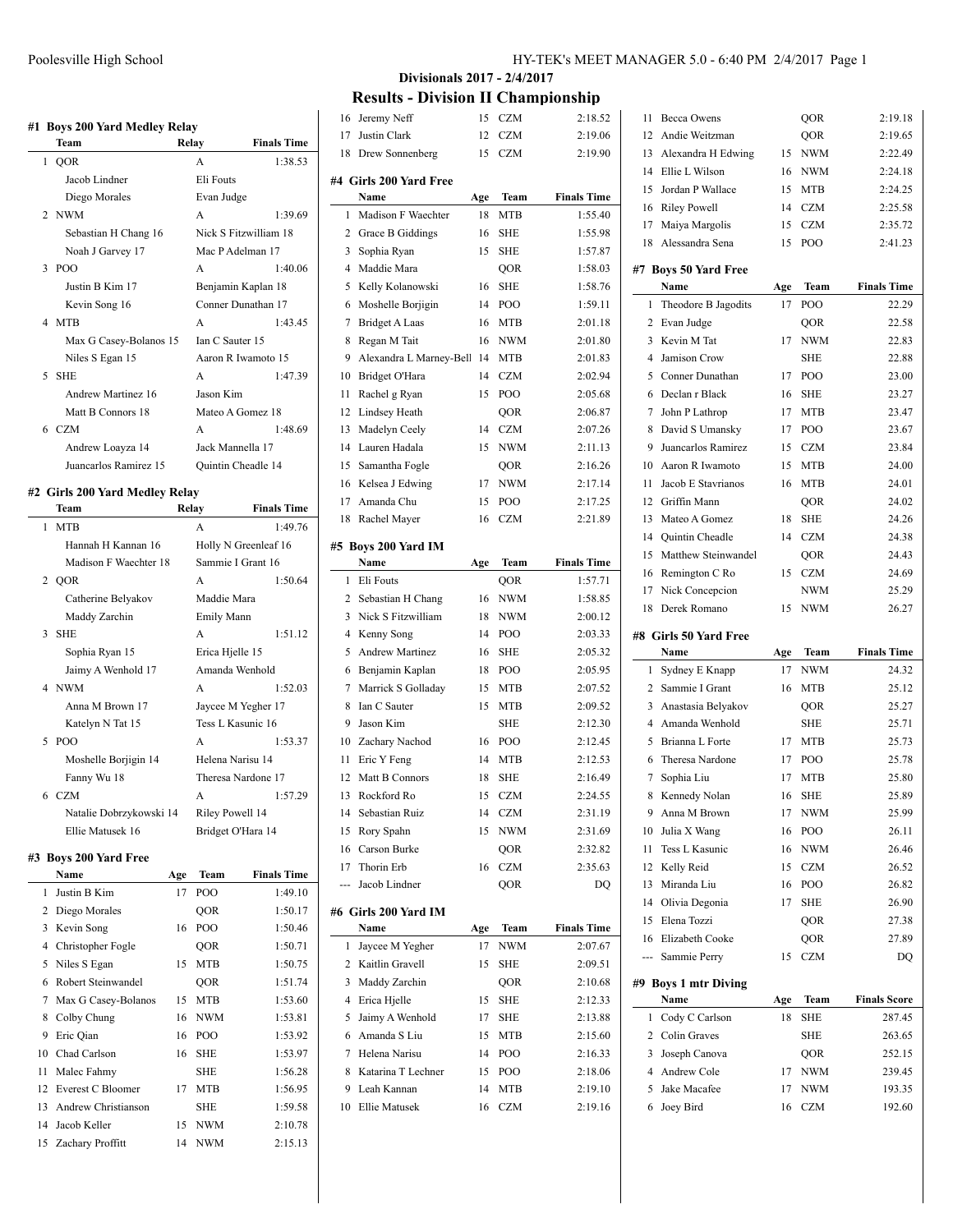|                | (#9 Boys 1 mtr Diving)               |           |             |                             |
|----------------|--------------------------------------|-----------|-------------|-----------------------------|
| 7              | Jacob A Kracke-Bock                  | 15        | MTB         | 188.85                      |
| 8              | Michael S Harvey                     | 17        | <b>NWM</b>  | 182.45                      |
|                | 9 Andrew Smetanka                    | 16        | <b>CZM</b>  | 178.95                      |
|                | 10 Bryce Davis                       | 15        | POO         | 175.35                      |
| 11             | Bryan Gurcan                         |           | QOR         | 155.10                      |
| 12             | Mitchell J Townsend                  | 16        | <b>MTB</b>  | 146.85                      |
| 13             | Mark Schwendinger                    |           | QOR         | 137.65                      |
| 14             | Michael Suzich                       | 16        | POO         | 115.35                      |
|                |                                      |           |             |                             |
|                | #10 Girls 1 mtr Diving<br>Name       |           | Team        | <b>Finals Score</b>         |
| 1              | Ivana Cano                           | Age<br>14 | <b>NWM</b>  | 245.15                      |
| 2              | Olivia Amitay                        | 17        | MTB         | 220.80                      |
|                |                                      |           |             |                             |
| 3              | Alexis Bruington<br>Nicole R Sciotti | 14        | <b>CZM</b>  | 215.95                      |
| 4              |                                      | 17        | SHE         | 196.65                      |
| 5              | Zoe Zindash                          |           | QOR         | 186.40                      |
| 6              | Juliet Auville                       | 14        | <b>CZM</b>  | 179.90                      |
| 7              | <b>Evette Williams</b>               |           | SHE         | 169.15                      |
| 8              | Whitney Sndyer                       |           | <b>NWM</b>  | 168.10                      |
| 9              | Alexa Young                          |           | <b>CZM</b>  | 167.40                      |
|                | 10 Allison Foppe                     | 16        | POO         | 152.40                      |
| 11             | Marianne E Benyamin                  | 17        | <b>MTB</b>  | 150.80                      |
|                | 12 Tori Leary                        | 16        | <b>NWM</b>  | 146.95                      |
| 13             | Rachel Shaw                          |           | SHE         | 120.50                      |
| #11            | <b>Boys 100 Yard Fly</b>             |           |             |                             |
|                | Name                                 | Age       | Team        | <b>Finals Time</b>          |
| 1              | Noah J Garvey                        | 17        | <b>NWM</b>  | 53.31                       |
| 2              | Diego Morales                        |           | QOR         | 53.52                       |
| 3              | Jisu Kim                             | 16        | POO         | 54.59                       |
| $\overline{4}$ | Jamison Crow                         |           | <b>SHE</b>  | 55.27                       |
| 5              | Colby Chung                          | 16        | <b>NWM</b>  | 55.55                       |
| 6              | Roger Yerger                         | 16        | POO         | 55.64                       |
| 7              | Niles S Egan                         | 15        | MTB         | 55.86                       |
| 8              | Anthony A Qin                        | 14        | MTB         | 56.10                       |
| 9              | Everest C Bloomer                    | 17        | MTB         | 56.41                       |
| 10             | Matt B Connors                       | 18        | <b>SHE</b>  | 57.60                       |
| 11             | David S Umansky                      | 17        | POO         | 57.76                       |
| 12             | Juancarlos Ramirez                   | 15        | <b>CZM</b>  | 57.78                       |
| 13             | Alex Loane                           |           | QOR         | 58.96                       |
| 14             | Jack Mannella                        | 17        | CZM         | 59.83                       |
| 15             | Andrew Dunn                          | 18        | SHE         | 1:00.36                     |
|                | 16 Griffin Mann                      |           | QOR         | 1:02.55                     |
| 17             | Jacob Keller                         | 15        | <b>NWM</b>  | 1:03.61                     |
| 18             | Sebastian Ruiz                       | 14        | CZM         | 1:05.09                     |
|                |                                      |           |             |                             |
|                | #12 Girls 100 Yard Fly<br>Name       |           |             |                             |
| 1              | Hannah H Kannan                      | Age<br>16 | Team<br>MTB | <b>Finals Time</b><br>57.89 |
|                |                                      |           |             |                             |
| 2              | Catherine Belyakov                   |           | QOR         | 59.22                       |
| 3              | Jaimy A Wenhold                      | 17        | <b>SHE</b>  | 1:00.39                     |
| 4              | Kennedy Nolan                        | 16        | SHE         | 1:00.54                     |
| 5              | Emily Mann                           |           | QOR         | 1:00.65                     |
| 6              | Holly N Greenleaf                    | 16        | MTB         | 1:00.80                     |
| 7              | Fanny Wu                             | 18        | POO         | 1:00.99                     |

Ellie Matusek 16 CZM 1:01.20

**Divisionals 2017 - 2/4/2017 Results - Division II Championship**

| 9              | Katarina T Lechner             | 15  | POO        | 1:01.50            |
|----------------|--------------------------------|-----|------------|--------------------|
| 10             | Bella M Varron                 | 16  | SHE        | 1:01.60            |
| 11             | Katelyn N Tat                  | 15  | NWM        | 1:01.77            |
| 12             | Brianna L Forte                | 17  | MTB        | 1:04.00            |
| 13             | Tess L Kasunic                 | 16  | <b>NWM</b> | 1:04.08            |
| 14             | Sofie Allison                  | 14  | POO        | 1:04.27            |
| 15             | Dylan R Gribble                | 17  | <b>NWM</b> | 1:06.61            |
| 16             | Maiya Margolis                 | 15  | <b>CZM</b> | 1:11.69            |
| 17             | Samantha Fogle                 |     | QOR        | 1:12.71            |
| 18             | Emily C Dobrzykowski           | 15  | CZM        | 1:13.62            |
| #13            | <b>Boys 100 Yard Free</b>      |     |            |                    |
|                | Name                           | Age | Team       | <b>Finals Time</b> |
| 1              | Theodore B Jagodits            | 17  | POO        | 48.13              |
| $*2$           | Conner Dunathan                | 17  | POO        | 50.09              |
|                | *2 Mac P Adelman               | 17  | NWM        | 50.09              |
| $\overline{4}$ | Christopher Fogle              |     | QOR        | 50.14              |
| 5              | Kevin M Tat                    | 17  | <b>NWM</b> | 50.34              |
| 6              | Declan r Black                 | 16  | SHE        | 51.32              |
| 7              | Marrick S Golladay             | 15  | MTB        | 51.72              |
| 8              | Richard L Wang                 | 17  | MTB        | 51.76              |
| 9              | Evan Judge                     |     | QOR        | 51.96              |
| 10             | Marco Casareto                 |     | <b>SHE</b> | 52.13              |
| 11             | Minsu Kim                      | 14  | POO        | 52.28              |
| 12             | John P Lathrop                 | 17  | MTB        | 52.79              |
| 13             | Mateo A Gomez                  | 18  | <b>SHE</b> | 53.12              |
| 14             | Quintin Cheadle                | 14  | <b>CZM</b> | 54.70              |
| 15             | Remington C Ro                 | 15  | <b>CZM</b> | 55.31              |
|                |                                |     |            |                    |
| 16             | Alex Loane                     |     |            |                    |
| 17             |                                |     | QOR<br>NWM | 57.10              |
| 18             | Nick Concepcion<br>Michael Via | 17  | <b>CZM</b> | 58.10<br>59.42     |
|                |                                |     |            |                    |
|                | #14  Girls 100 Yard Free       |     |            |                    |
|                | Name                           | Age | Team       | <b>Finals Time</b> |
| 1              | Sydney E Knapp                 | 17  | NWM        | 53.54              |
|                | 2 Sammie I Grant               | 16  | MTB        | 54.01              |
|                | 3 Maddy Zarchin                |     | QOR        | 54.19              |
| 4              | Julia X Wang                   | 16  | POO        | 55.43              |
| 5              | Natalie Dobrzykowski           | 14  | <b>CZM</b> | 55.52              |
| 6              | Regan M Tait                   | 16  | NWM        | 55.82              |
|                | Kelly Kolanowski               | 16  | <b>SHE</b> | 56.53              |
| *8             | Amanda Wenhold                 |     | SHE        | 56.91              |
| $*8$           | Alexandra L Marney-Bell        | 14  | MTB        | 56.91              |
| 10             | Jordan P Wallace               | 15  | MTB        | 57.31              |
| 11             | Fanny Wu                       | 18  | POO        | 57.83              |
| 12             | Caroline M Dunn                | 16  | <b>SHE</b> | 58.95              |
| $*13$          | Alekx Greic                    |     | QOR        | 59.06              |
| $*13$          | Elena Tozzi                    |     | QOR        | 59.06              |
| 15             | Madelyn Ceely                  | 14  | CZM        | 59.80              |
| 16             | Autumn Wang                    | 15  | POO        | 1:00.07            |
| 17             | Candice C Lee                  | 17  | NWM        | 1:00.25            |
| 18             | Lucy Webster                   | 15  | CZM        | 1:05.96            |
|                | #15 Boys 500 Yard Free         |     |            |                    |
|                | Name                           | Age | Team       | <b>Finals Time</b> |
| 1              | Nick S Fitzwilliam             | 18  | NWM        | 4:56.73            |
| 2              | Andrew Loayza                  | 14  | CZM        | 5:02.43<br>5:02.52 |

| 4   | Zachary Nachod                          | 16    | POO                                      | 5:07.77            |
|-----|-----------------------------------------|-------|------------------------------------------|--------------------|
| 5   | Joseph Nonato                           | 15    | NWM                                      | 5:08.26            |
| 6   | Eric Qian                               | 16    | POO                                      | 5:08.64            |
| 7   | Malec Fahmy                             |       | <b>SHE</b>                               | 5:11.37            |
| 8   | Jisu Kim                                | 16    | PO <sub>O</sub>                          | 5:11.52            |
|     | 9 Chad Carlson                          | 16    | <b>SHE</b>                               | 5:15.05            |
|     | 10 Gerrit R Antonisse                   | 17    | <b>MTB</b>                               | 5:20.27            |
| 11  | Andrew Christianson                     |       | SHE                                      | 5:24.90            |
| 12  | Eric Y Feng                             | 14    | <b>MTB</b>                               | 5:30.32            |
|     |                                         | 14    |                                          |                    |
| 13  | Patrick L Wang                          |       | MTB                                      | 5:31.36            |
| 14  | Zachary Proffitt                        | 14    | <b>NWM</b>                               | 6:03.33            |
| 15  | Eric Blackman                           |       | <b>OOR</b>                               | 6:14.36            |
| 16  | Drew Sonnenberg                         | 15    | <b>CZM</b>                               | 6:39.19            |
| 17  | Scott Schwendinger                      |       | QOR                                      | 6:42.38            |
| 18  | Jeremy Neff                             | 15    | <b>CZM</b>                               | 6:47.45            |
|     | #16 Girls 500 Yard Free                 |       |                                          |                    |
|     | <b>Name</b>                             | Age   | Team                                     | <b>Finals Time</b> |
| 1   | Madison F Waechter                      | 18    | MTB                                      | 5:00.85            |
| 2   | Grace B Giddings                        | 16    | SHE                                      | 5:02.50            |
| 3   | Kaitlin Gravell                         | 15    | <b>SHE</b>                               | 5:09.42            |
| 4   | <b>Bridget A Laas</b>                   | 16    | MTB                                      | 5:19.79            |
| 5   | Katelyn N Tat                           | 15    | <b>NWM</b>                               | 5:23.17            |
| 6   | Bridget O'Hara                          | 14    | <b>CZM</b>                               | 5:26.46            |
| 7   | <b>Emily Mann</b>                       |       | QOR                                      | 5:27.11            |
| 8   | Alex Bacon                              |       | <b>SHE</b>                               | 5:33.77            |
| 9   | Rachel g Ryan                           | 15    | POO                                      | 5:36.82            |
| 10  | <b>Becca Owens</b>                      |       | QOR                                      | 5:40.28            |
| 11  | Lily A Haeberle                         | 18    | <b>MTB</b>                               | 5:44.21            |
| 12  | Lauren Hadala                           | 15    | <b>NWM</b>                               | 5:45.49            |
| 13  | Sofie Allison                           | 14    | POO                                      | 5:45.60            |
| 14  | Hanne Kaplan                            | 14    | POO                                      | 6:04.69            |
| 15  | Sophia Weiland                          | 14    | <b>CZM</b>                               | 6:05.20            |
| 16  | Ellie L Wilson                          | 16    | NWM                                      | 6:05.33            |
| 17  | Amanda Murayama                         |       | QOR                                      | 6:18.58            |
| 18  | Rachel Mayer                            | 16    | <b>CZM</b>                               | 6:37.49            |
|     |                                         |       |                                          |                    |
| #17 | <b>Boys 200 Yard Free Relay</b><br>Team | Relay |                                          | <b>Finals Time</b> |
| 1   | QOR                                     |       | А                                        | 1:30.58            |
|     | Griffin Mann                            |       | Christopher Fogle                        |                    |
|     | Jacob Lindner                           |       | Eli Fouts                                |                    |
| 2   | PO <sub>O</sub>                         |       | А                                        | 1:30.95            |
|     | Theodore B Jagodits 17                  |       | Conner Dunathan 17                       |                    |
|     | David S Umansky 17                      |       | Jisu Kim 16                              |                    |
| 3   | <b>MTB</b>                              |       | А                                        | 1:31.98            |
|     | John P Lathrop 17                       |       |                                          |                    |
|     |                                         |       | Niles S Egan 15<br>Marrick S Golladay 15 |                    |
| 4   | Max G Casey-Bolanos 15<br><b>NWM</b>    |       | A                                        |                    |
|     |                                         |       |                                          | 1:32.13            |
|     | Colby Chung 16                          |       | Kevin M Tat 17                           |                    |
|     | Joseph Nonato 15                        |       | Sebastian H Chang 16                     |                    |
| 5   | <b>SHE</b>                              |       | А                                        | 1:33.29            |
|     | Declan r Black 16                       |       | Jamison Crow                             |                    |
|     | Marco Casareto                          |       | Chad Carlson 16                          |                    |
| 6   | <b>CZM</b>                              |       | A                                        | 1:40.88            |
|     | Sebastian Ruiz 14                       |       | Jack Mannella 17                         |                    |
|     | Michael Via 17                          |       | Remington C Ro 15                        |                    |
|     |                                         |       |                                          |                    |